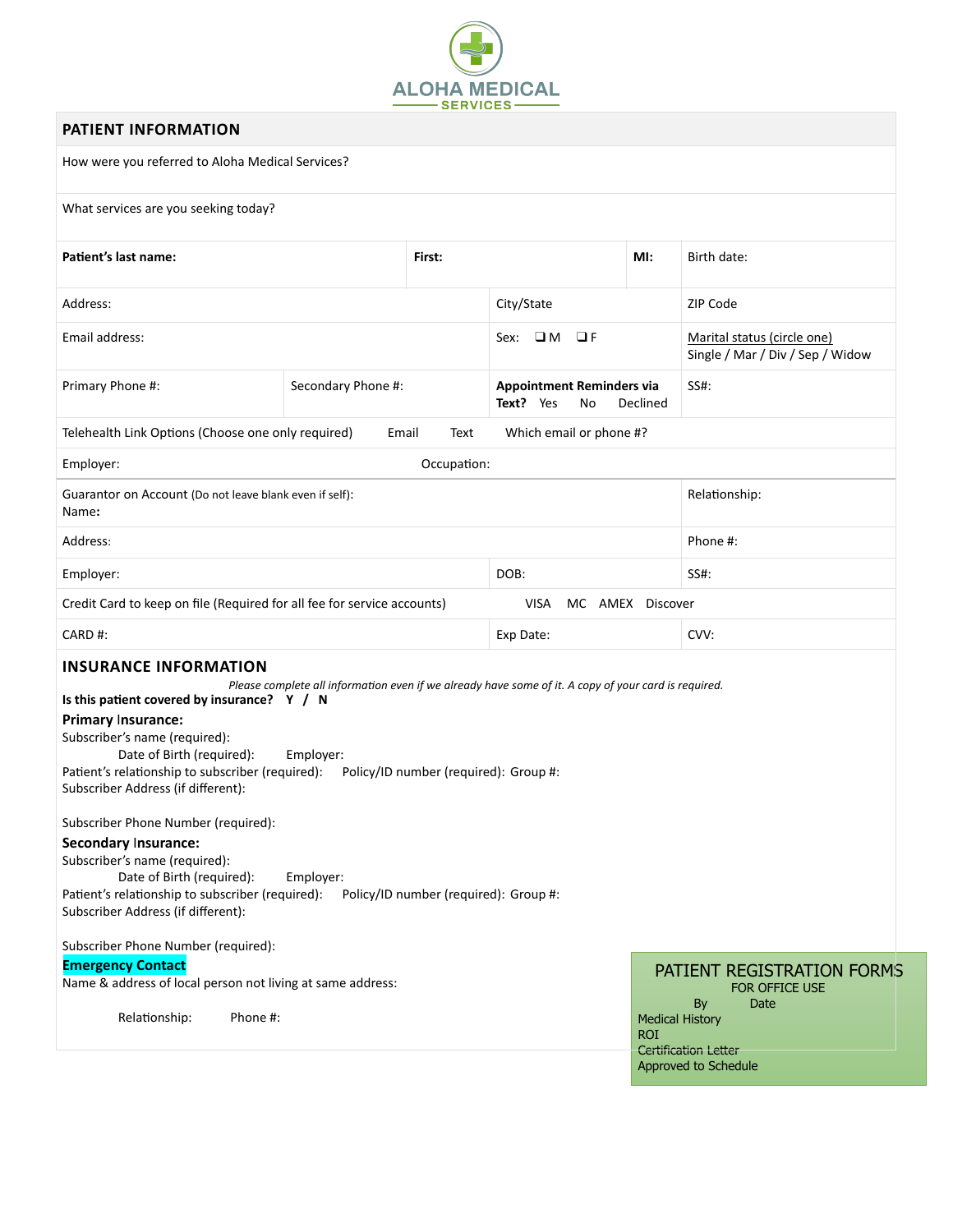

I, **I,** the same of the various aspects of this treatment contract as sourced the various aspects of this treatment contract as

follows. The nature of the treatment will be described, including the extent, and possible alternative forms of treatment. I understand I may withdraw from treatment at any time but if I decide to do so I will discuss my plan with my physician before acting on it.

Aloha Medical Services (AMS) has discussed with me scheduling policies, fees to be charged, and policies regarding payment, missed appointments, matters relating to insurance, and if applicable, pre-authorization and utilization review issues. 

Some important issues regarding confidentiality need to be understood as we begin our work together. Please review this material carefully so that we may discuss any questions or concerns.

In general, the confidentiality of all communications between a patient and provider is protected by law, and I can only release information about our work to others with your written permission. There are a few exceptions allowed by law.

In most judicial proceedings you have the right to prevent me from testifying. However, in child custody proceedings, adoption proceedings, and proceedings in which your emotional condition is an important element, a judge may require my testimony if it is determined that resolution of the issues before the court requires it. If you are involved in litigation, or are anticipating litigation, and you choose to include your mental or emotional state as part of the litigation, I may have to reveal part or all of your treatment or evaluation records.

If you are called as a witness in criminal proceedings, opposing counsel may have some limited access to your treatment records. Testimony may also be ordered in (a) legal proceeding relating to psychiatric hospitalization; (b) in malpractice and disciplinary proceedings brought against a psychologist; (c) court-ordered psychological evaluations; and (d) certain legal cases where the client has died.

In addition, there are some circumstances when I am required to breach confidentiality without a patient's **permission.** This occurs if I suspect the neglect or abuse of a minor, in which case I must file a report with the appropriate state agency. If, in my professional judgment, I believe that a patient is threatening serious harm to another, I am required to take protective action which may include notifying the police, warning the intended victim, or seeking the client's hospitalization. If a client threatens to harm him or herself, I may be required to seek hospitalization for the client.

The clear intent of these requirements is that a provider has both a legal and ethical responsibility to take action to protect endangered individuals from harm when his or her professional judgment indicates that such danger exists. There are several other matters concerning confidentiality:

1. I may occasionally find it helpful or necessary to consult about a case with another professional. In these consultations I make every effort to avoid revealing the identity of the patient. The consultant is, of course, also legally bound to maintain confidentiality. If I think that it would be helpful to refer you to another professional for consultation then, of course, with your authorization, I will discuss your case with her or him.

2. I am required to maintain complete treatment records. Patients are entitled to receive a copy of these records, unless I believe the information would be emotionally damaging and, in such cases, the records request may be denied. Patients will be charged an appropriate fee for preparation. Proper forms and requests will be required.

3. If you use third party reimbursement, I am required to provide the insurer with a clinical diagnosis and sometimes a treatment plan or summary.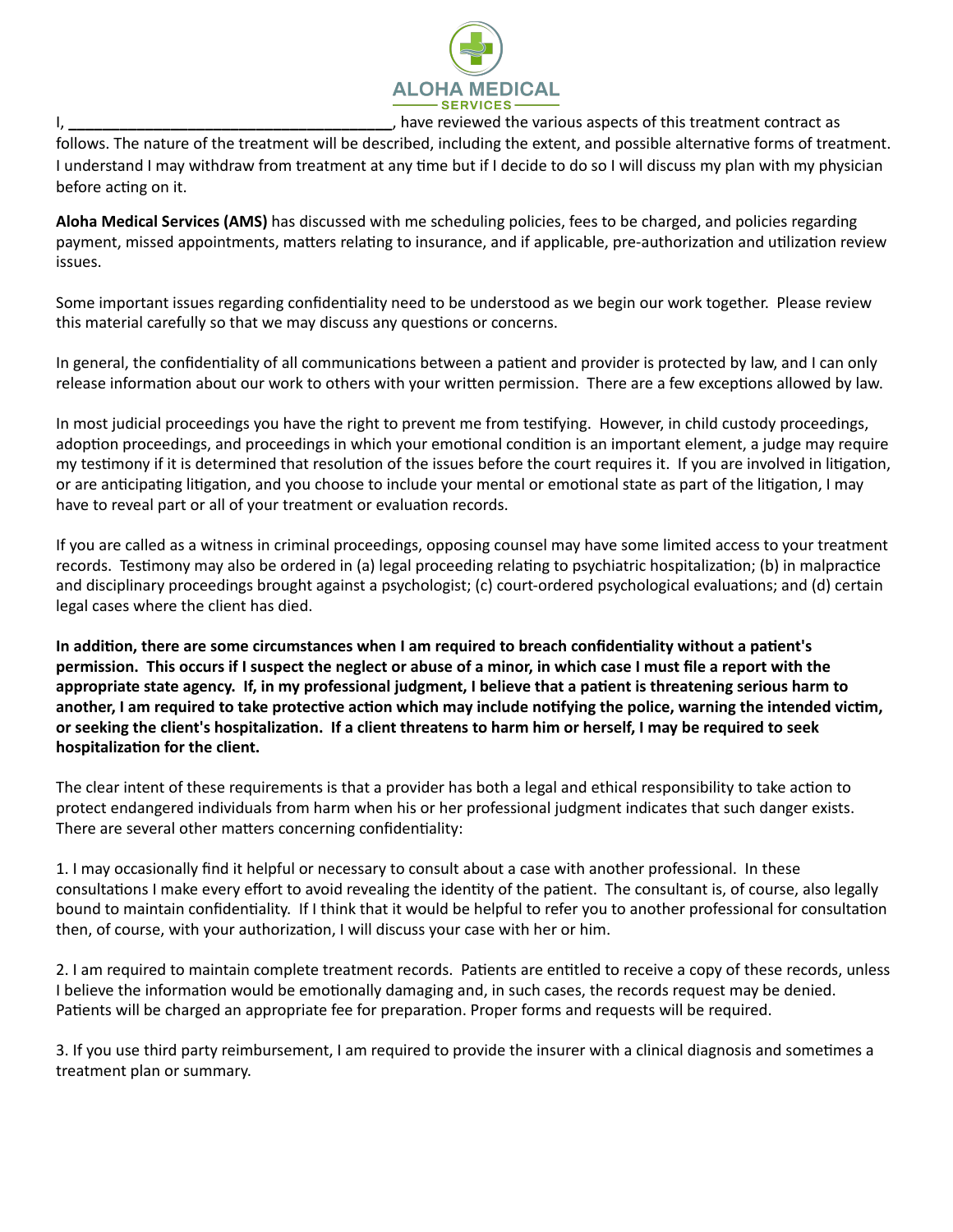

4. If you are under eighteen years of age, please be aware that while the specific content of our communications is confidential, your parents have a right to receive general information on the progress of the treatment.

While this summary of exceptions to confidentiality should prove helpful in informing you about potential problems, you should be aware that the laws governing these issues are often complex and we do not represent legal counsel. I encourage our active discussion of these issues. However, if you need more specific advice, formal legal consultation may be desirable. If you request, I will provide you with relevant portions or summaries of the applicable State laws governing these issues.

## **RIGHTS OF CONSUMER**

You have certain rights provided for you by the State of Utah:

- 1. privacy of information and privacy for both current and closed records,
- 2. reasons for involuntary termination and criteria for re-admission to the program,
- 3. freedom from potential harm or acts of violence to consumer or others,
- 4. consumer responsibilities, including household tasks, privileges, and rules of conduct,
- 5. service fees and other costs,
- 6. grievance and complaint procedures,
- 7. freedom from discrimination,
- 8. the right to be treated with dignity,

9. the right to communicate by telephone or in writing with family, attorney, physician, clergyman, and counselor or case manager except when contraindicated by the licensed clinical professional,

- 10. a list of people, whose visitation rights have been restricted through the courts,
- 11. the right to send and receive mail providing that security and general health and safety requirements are met,
	- 12. defined smoking policy in accordance with the Utah Clean Air Act, and
	- 13. statement of maximum sanctions and consequences, reviewed and approved by the Office of Licensing.

#### **APPOINTMENT TIMES**

We will set a specific time for your office visit. Please be prompt. We value your time and do not want you to wait needlessly. We will do our best to be timely also. Understand that emergencies take precedence and may affect our scheduling. 

#### **CASH PATIENT FINANCIAL POLICY**

We require that 100% of the visit to be paid at the time of the visit. We are happy to accept cash, check, or credit card. For all fee for service accounts, a credit card will be required to be securely maintained on file and accounts must remain current. There are no exceptions to this.

## CANCELLATION POLICY\_\_\_\_\_\_\_\_\_\_Initial

If you are unable to keep your appointment, you are required to give your provider 24-hour notice as a professional courtesy or reschedule your appointment for the same day *if* there are appointment times available. Your provider's time is dedicated to you for that time and it is costly to the clinic and other patients if that hour is un-utilized. **If you cancel or no show with less than 24-hour notice, this will result in a \$250 fee being charged to your account.** It is the full amount of a fee for service visit. Should your appointment be rescheduled for another day, you will still be

charged for a cancellation. We understand that there are occasional emergencies that will not allow you to give us 24hour notice. In this RARE circumstance, please inform the office as soon as possible and your physician may request a waiver from administration for the fees.

#### **CONTACTING YOUR PROVIDER THE LIMIT OF LIMIT IN A LIMIT OF LIMIT A LIMIT OF LIMIT A LIMIT A LIMIT A LIMIT A LIM**

In the event that you need to contact your provider for an emergency outside of normal business hours, please use the emergency option on the main phone line (385) 289-2488. The majority of your questions can be handled by the Front Desk. Please contact them first and they can address any of your concerns. You may be asked to schedule an appointment to discuss your needs with your physician.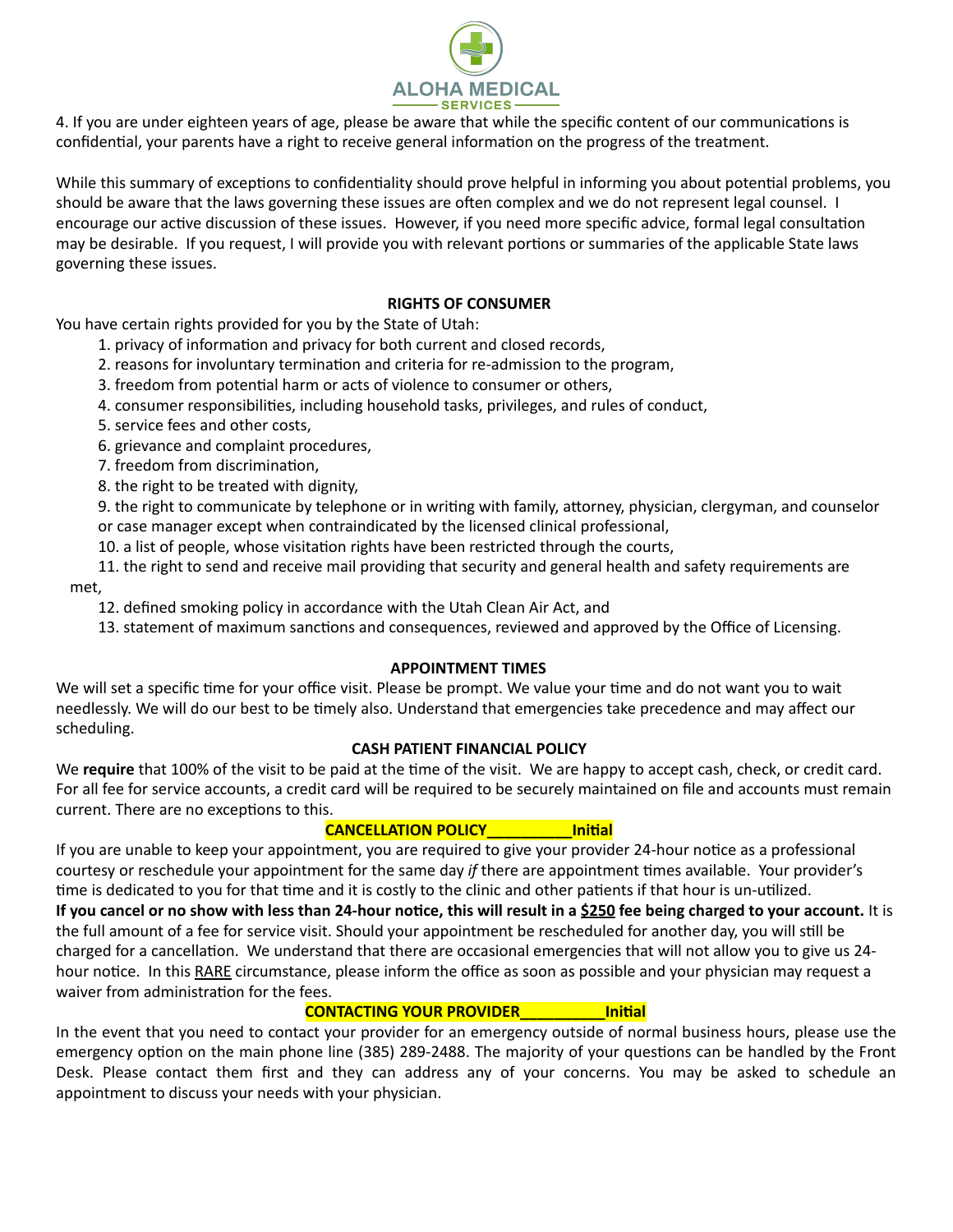

I am aware and agree that in the event my account is turned over for collection, a monthly finance charge of 1.5% per month may be imposed on all goods and services not paid for within 30 days. This is an annual percentage rate of 18%. If collection is made by suit or otherwise, patient and/or responsible party agrees to pay interest until paid, collection costs of 50% of the remaining balance, all attorney fees and court costs.

I have read the above; fully understand the diagnosis, the nature of treatment, the alternatives to this treatment, the limits of confidentiality in this relationship, and the circumstances in which confidential communications may need to be breached. Having been informed, I consent to treatment with Aloha Medical Services.

# **CONSENT FOR USE OF DISCLOSURE OF HEALTH INFORMATION**

### OUR PRIVACY PLEDGE

Protecting your privacy is of utmost concern to us. While the law requires us to give you this disclosure to understand that we have, and always will respect the privacy of your health information.

There are several circumstances in which we may have to use or disclose your health information.

- 1. We may have to disclose your health information to another care provider or a hospital if it is necessary to refer you to them for your diagnosis, assessment, or treatment.
- 2. We may have to disclose your health information and billing records to another party if they are potentially responsible for the payment of the services.
- 3. We may need to use your health information within our practice for quality control or other operational purposes.
- 4. We may need to use your personal information to remind you of your appointments.

We reserve the right to change our privacy practices as described in that notice. If we make a change to our privacy practices, we will notify you in writing when you come for treatment or by mail. Please feel free to call us at any time for a copy of this privacy notice.

#### Your right to limit uses or disclosures

You have the right to request that we do not disclose your health information to specific individuals, companies, or organizations, if you would like to place any restrictions on the use or disclosure of your health information, please let us know in writing. We are not required to agree to restrictions. However, if we agree with your restrictions, the restriction is binding upon us.

#### Your right to revoke your authorization

You may revoke your consent to us at any time; however, your revocation must be in writing. We will not be able to honor your revocation request if we have already released your health information before we receive your request to revoke your authorization. If you were required to give your authorization as a condition of obtaining insurance, the insurance company may have the right to your health information if they decide to contest any of your claims.

#### **ASSIGNMENT OF BENEFITS**

The undersigned patient and/or responsible party, in addition to continuing personal responsibility, and in consideration of treatment rendered or to be rendered assigns the physician or facility named above the following rights, power, and authority.